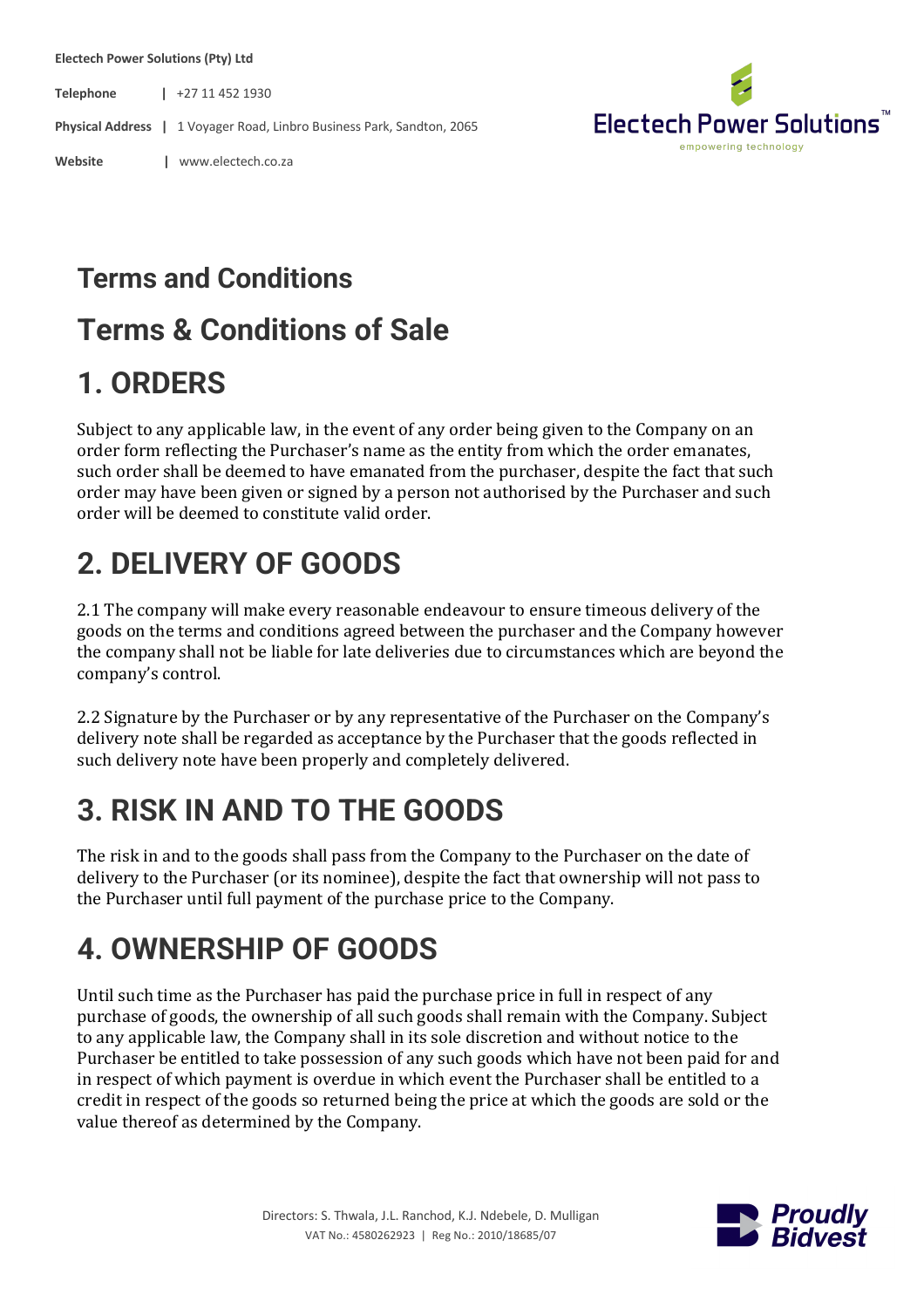

## **5. PRODUCT WARRANTY**

5.1 Subject to any applicable law:

5.1.1 all goods purchased shall be regarded as having been sold as is without warranty against latent defects;

5.1.2 no liability shall arise on the part of the Company for any representation or warranty made or alleged to have been made in respect of goods sold by the Company to the Purchaser;

5.1.3 the Company's liability in respect of any claim based on defective goods shall be limited to repairing or replacing such defective goods, at the discretion of the Company, during any applicable warranty period, provided that such defective goods are returned to the Company in their original state and at the Purchaser's cost within the applicable warranty period. In circumstances where the goods are not manufactured by the Company, the Company's liability shall in no circumstances extend beyond any corresponding liability of the manufacturer or supplier of such goods to the Company.

5.2 The lifespan of goods sold by the Company, which is indicated on the Company's packaging from time to time, is an approximate estimate only and the warranty period relating to such goods shall be the applicable period for the purposes of any claim by the Purchaser.

#### **6. FAILURE TO OBJECT TO ANY ITEM APPEARING ON THE COMPANY'S STATEMENT**

If the Purchaser should fail to object to any items appearing on the Company's statement of account within 10 (ten) days of date of dispatch of the statement of account, the account shall be deemed to be in order and correct in all respects.

# **7. PAYMENTS**

7.1 The terms of payment are strictly 30 days from the date of the statement of account unless otherwise agreed in writing by the Company.

7.2 In the event of the Purchaser defaulting on payment of any amount that has become due, owing and payable, the full balance outstanding (whether due or not) will immediately become due and payable to the Company without notice to the Purchaser.

7.3 The Company does not appoint the Post Office or any other body as its agent for payments by post or otherwise. All payments shall either be made to the Company's physical place of business from where the goods were ordered, or transferred directly to the Company's nominated bank account. In the event of any payments being mislaid or lost in the post or elsewhere, the Purchaser shall still be and remain liable to the Company for payment.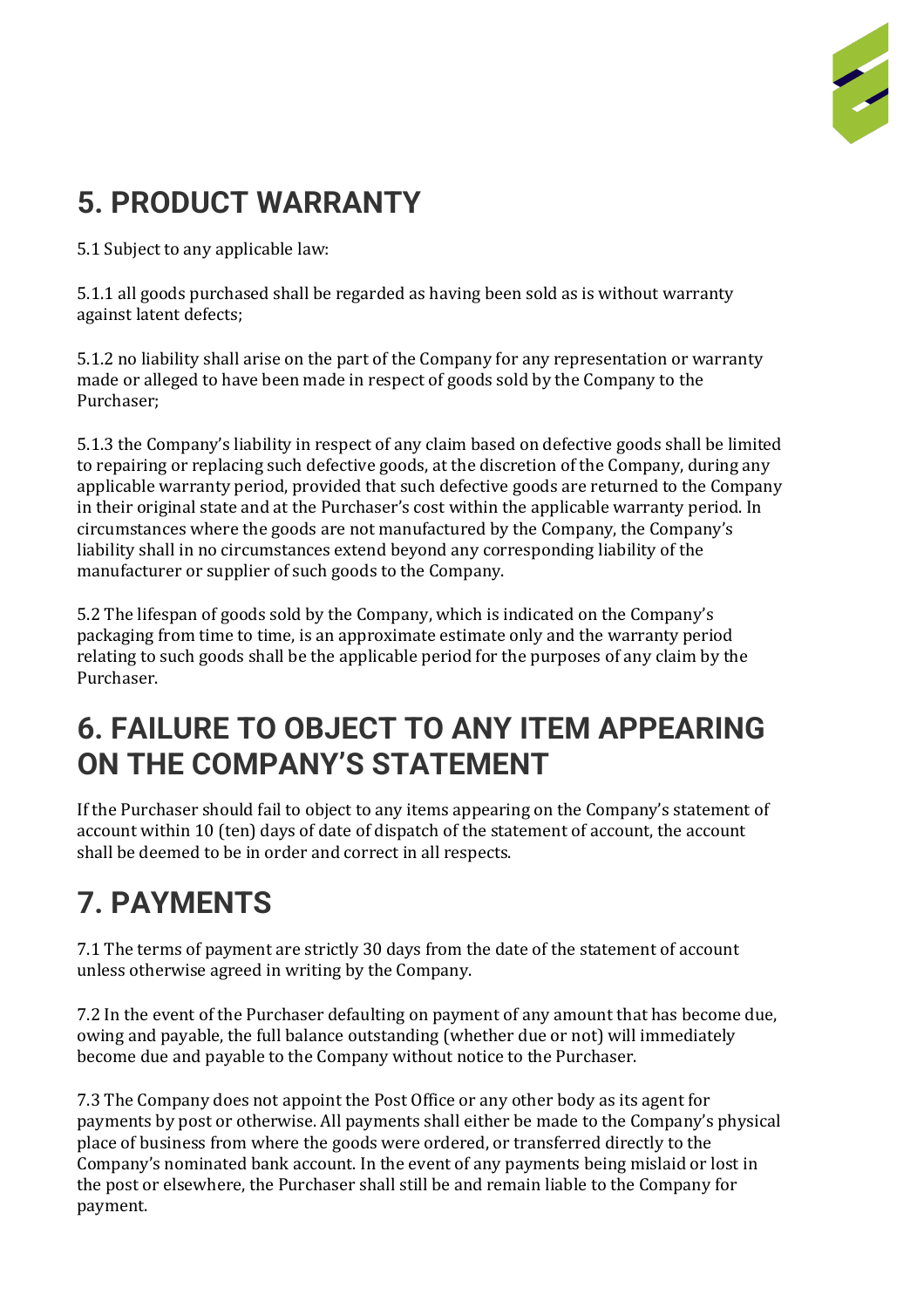

7.4 The Purchaser may not withhold or defer payment for any reason whatsoever, including but not limited to any claim, of whatever nature that the Purchaser may have against the Company.

#### **8. PROPOSAL TO RETURN NON-DEFECTIVE GOODS TO THE COMPANY**

8.1 In circumstances where the Purchaser wishes to return non-defective goods to the Company for credit, the Company may, in its sole and absolute discretion (subject to applicable law), agree to the return of such goods subject to the goods being new, unused, in their original packaging and in a saleable condition. The Purchaser shall be obliged to furnish adequate written proof of having purchased the goods from the Company.

8.2 Subject to applicable law, the Company shall be entitled to a minimum 10% handling fee for any goods which are returned for credit.

8.3 Notwithstanding the prevailing price of the goods at the time that they are returned to the Company, the price reflected on the Purchaser's proof of purchase shall be the price credited by the Company to the Purchaser for the return of the goods, less the handling fee.

### **9. INDEMNITIES**

9.1 Subject to any applicable law, the Purchaser acknowledges that it will indemnify and hold the Company harmless against any liability in respect of the goods, including under the Occupational Health and Safety Act 85 of 1993 and the Mine Health and Safety Act 29 of 1996. Subject to any applicable law, specific reference to sections 10 and 21 of the respective legislation as it applies to product liability is disclaimed by the Company.

9.2 The Purchaser shall be obliged to and warrants that it will ensure that a qualified technician and/or electrician installs all goods purchased from the Company which require installation by such qualified persons. Should the Purchaser fail to comply with such obligation, the Purchaser indemnifies the Company from any liability arising from the purchase of the goods.

9.3 The Purchaser acknowledges that it does not rely in any manner on any representations and/or advice of the Company in its decision to purchase particular goods from the Company.

## **10. COSTS**

All costs incurred in any action against the Purchaser, including costs on an attorney and own client scale and attorney's collection commissions, will be paid by the Purchaser should the Company be successful in such action or proceeding. The Purchaser will reimburse the Company for all costs incurred in recovering any amount owing by the Purchaser to the Company, including but not limited to its legal costs incurred in proceeding against the Purchaser, howsoever those costs are incurred and whether they are incurred prior to the institution of action, after the entry of judgment or at any other time.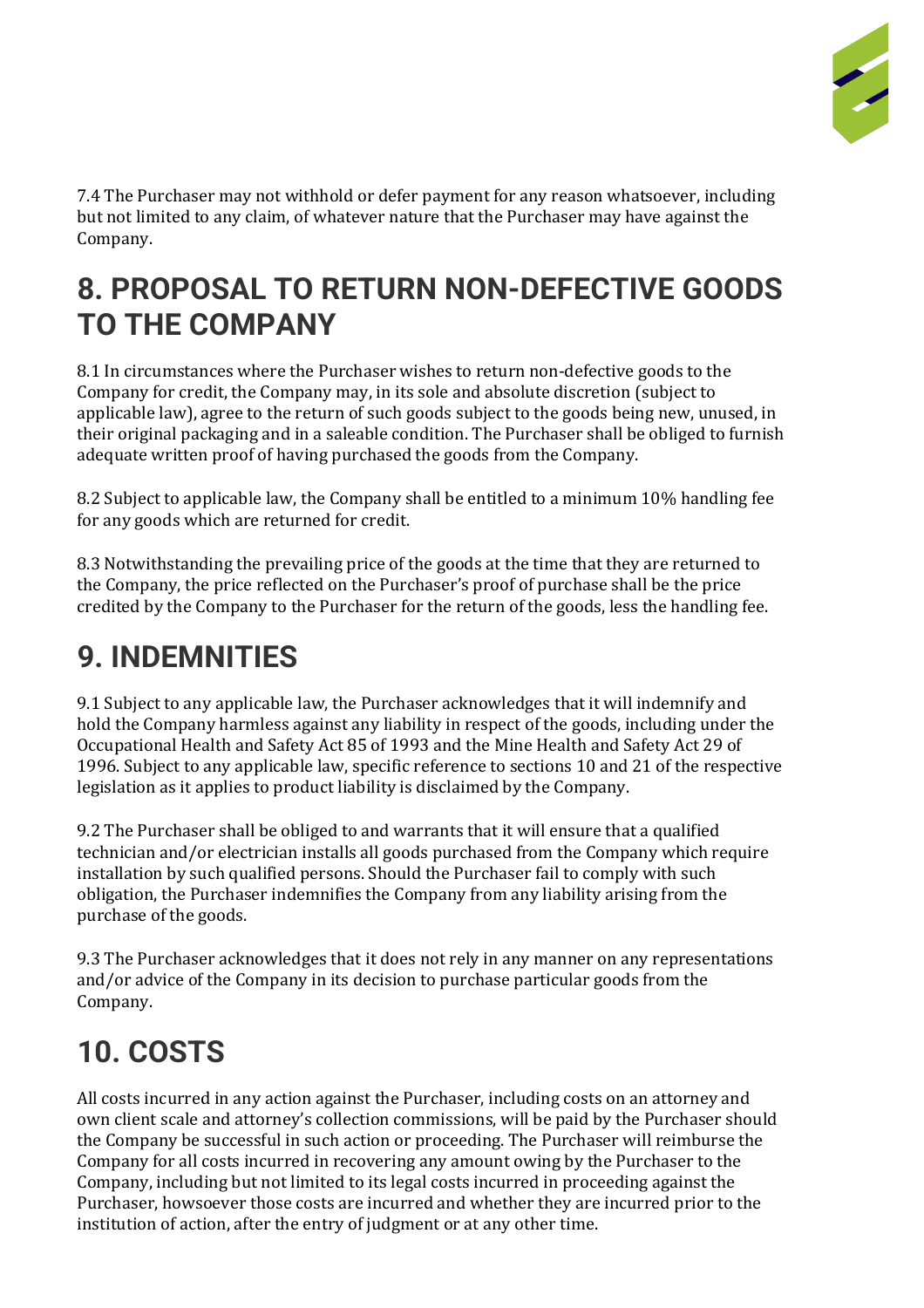

### **11. PROOF OF AMOUNT DUE, OWING AND UNPAID TO THE COMPANY**

A certificate signed by the company secretary, any manager or any director of the Company reflecting the amount owing by the Purchaser to the Company in relation to the Purchaser's dealings with the Company and the fact that such amount is due, owing and unpaid shall be prima facie (on the face of it) proof of such facts for the purpose of any action (whether by way of Provisional Sentence or otherwise), proof of debt on insolvency or for any purpose where the amount of such claim is required to be established and it shall rest entirely with the Purchaser to prove that such amount is not owing, due and/or unpaid.

## **12. CHANGE OF OWNERSHIP**

The purchaser is to notify the Company, in writing, within 7 (seven) days of any change of ownership of the Purchaser. The Purchaser acknowledges that immediately upon any change of ownership of the Purchaser any outstanding amount, whether due or not, shall be deemed to be immediately payable by the Purchaser to the Company.

## **13. WINDING UP OF PURCHASER**

Should the Purchaser at any time be wound up, whether provisionally or finally, (which liquidation or sequestration, whether provisional or not, shall be deemed to be a material breach by the Purchaser) or should steps be taken to place the Purchaser in business rescue or in the event of the Purchaser being an individual or partnership and having his/its estate sequestrated, whether provisionally or finally, any goods delivered by the Company to the Purchaser and in respect of which payment has not been made at the date of the winding up or sequestration (whether payment in respect thereof be due or not) shall immediately be returned to and recoverable by the Company, wherever such goods may be found.

#### **14. CESSION OF COMPANY'S RIGHTS AND DELEGATION OF COMPANY'S OBLIGATIONS**

The Company shall at any time be entitled to cede all or any of its rights against the Purchaser to any third party without notice to the Purchaser.

## **15. ENTIRE AGREEMENT**

15.1 These terms and conditions are in addition to and not in substitution for any signed trading terms and conditions entered into between the Purchaser and the Company.

15.2 The Purchaser acknowledges that no terms at variance with these terms which have been sought to be introduced by the Purchaser at any time shall be of any force or effect unless the Company has, in writing, expressly and unambiguously agreed that the terms so sought to be introduced by the Purchaser shall apply. Without limiting this, the Company shall not be regarded as having so expressly agreed to such terms by virtue of the Company